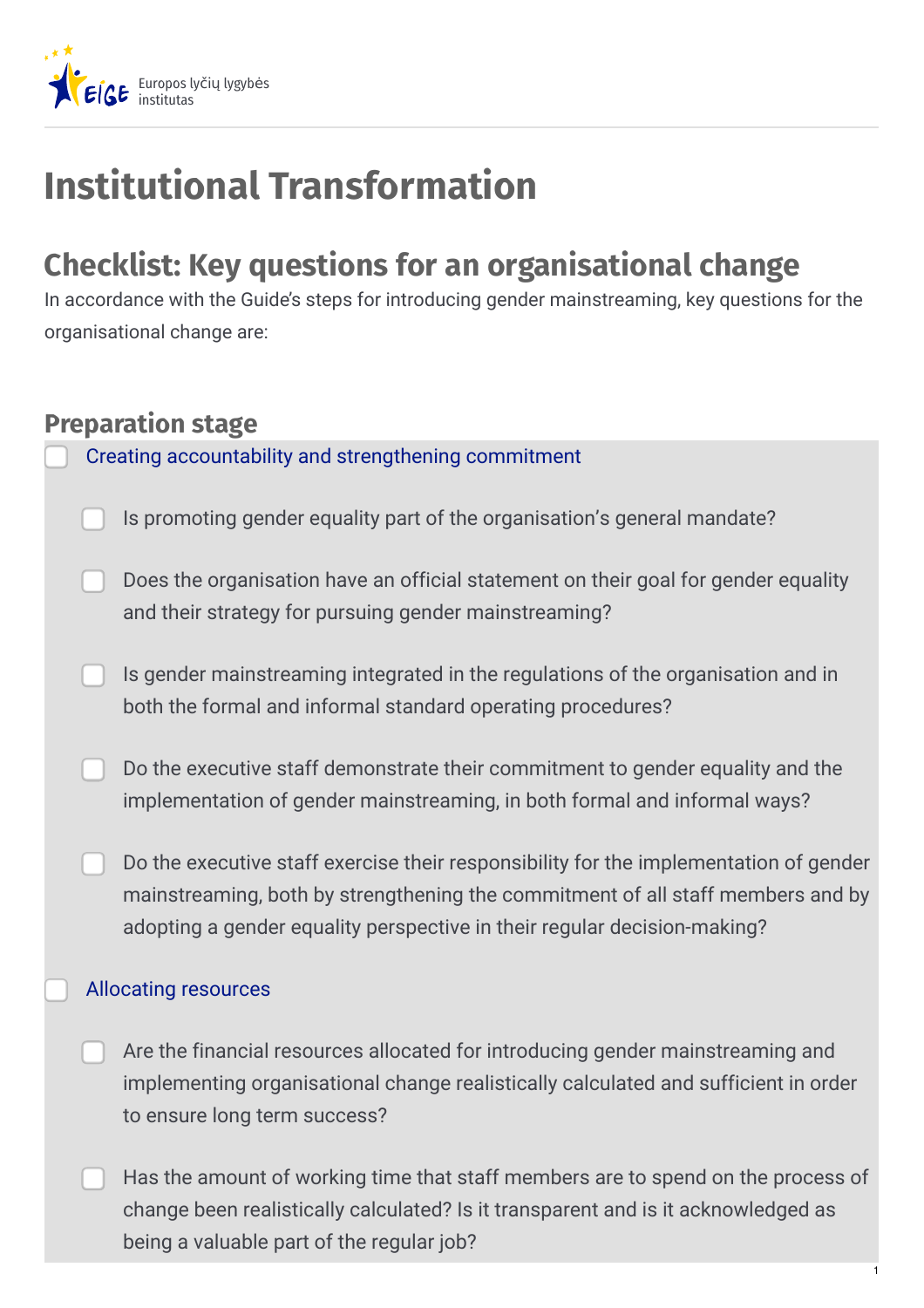|      | Is the assignment of new tasks to the gender equality staff accompanied by a<br>corresponding increase in working time available for this purpose?                                                                |
|------|-------------------------------------------------------------------------------------------------------------------------------------------------------------------------------------------------------------------|
|      | Conducting an organisational analysis                                                                                                                                                                             |
|      | Which approach of organisational analysis (e.g. gender audit) and which methods<br>are to be applied?                                                                                                             |
|      | Who is to conduct or facilitate the organisational analysis? Do the persons assigned<br>to this task have the expertise and methodological skills needed?                                                         |
|      | Are the results comprehensive and instructive in order to identify the most<br>promising way to implement gender mainstreaming with regard to the particular<br>organisation? Which information is still missing? |
|      | Are the results to be discussed with all stakeholders? Who is responsible for<br>ensuring that appropriate consequences are drawn from these results and that<br>these are utilised?                              |
| plan | Developing a gender mainstreaming strategy and a working                                                                                                                                                          |
|      | Is all the information available that is needed in order to develop a suitable gender<br>mainstreaming strategy?                                                                                                  |
|      | Who is involved in developing the gender mainstreaming strategy? Do the persons<br>involved have the expertise needed in order to develop a sustainable strategy?                                                 |
|      | Is the gender mainstreaming strategy comprehensive and complete in terms of the<br>steps for introducing gender mainstreaming?                                                                                    |
|      | Is the working plan for implementing the gender mainstreaming strategy complete<br>in terms of planned activities, defined milestones, responsibilities, allocated<br>resources and deadlines?                    |
|      | Who is responsible for implementing the working plan and monitoring the<br>introduction of the gender mainstreaming strategy?                                                                                     |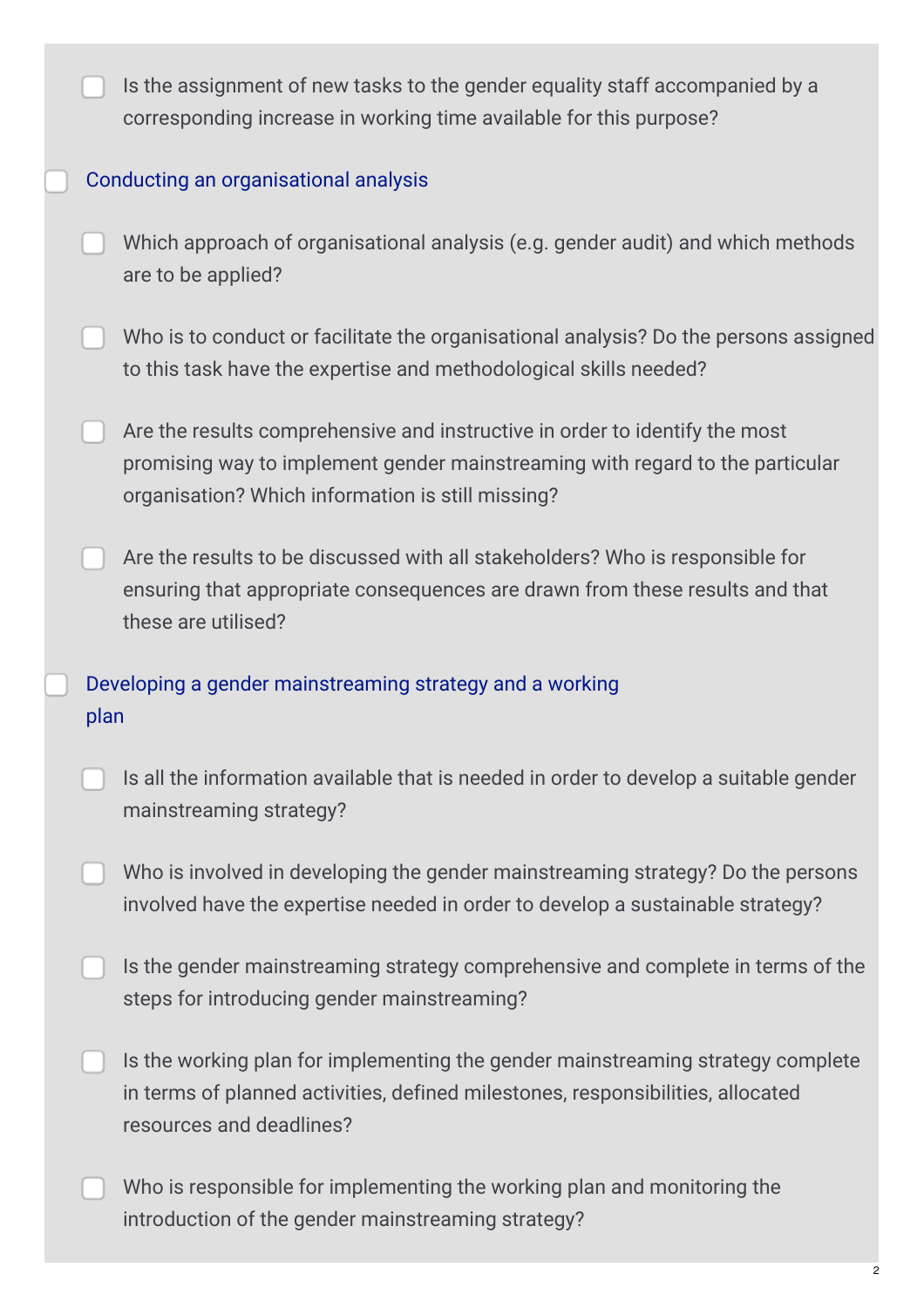| <b>Implementation stage</b> |                                                       |                                                                                                                                                                                                                                                            |  |
|-----------------------------|-------------------------------------------------------|------------------------------------------------------------------------------------------------------------------------------------------------------------------------------------------------------------------------------------------------------------|--|
|                             | Establishing a gender mainstreaming support structure |                                                                                                                                                                                                                                                            |  |
|                             |                                                       | Are the gender mainstreaming support structure's role, tasks and its integration in<br>the organisation's standard procedures clearly defined?                                                                                                             |  |
|                             |                                                       | Is the precise organisational form of the gender mainstreaming support structure<br>and its position within the organisation in accordance with the role and tasks that it<br>is to fulfil?                                                                |  |
|                             |                                                       | Are the resources and competencies (qualifications, time and financial resources,<br>authority) of the support structure adjusted to suit the defined tasks?                                                                                               |  |
|                             |                                                       | Is the support structure's role clearly communicated to the staff together with the<br>respective responsibilities of all staff members in order to avoid that responsibility<br>for implementing gender mainstreaming is left with the support structure? |  |
|                             |                                                       | Does the support structure have both a direct link to the senior management as well<br>as a good connection to the operative staff?                                                                                                                        |  |
|                             |                                                       | Gender information management system<br>Setting gender equality objectives                                                                                                                                                                                 |  |
|                             |                                                       | Does the organisation have stated gender equality goals both for the organisation<br>as a whole and for its different spheres of activity?                                                                                                                 |  |
|                             |                                                       | Are these goals both ambitious and realistic as well as defined in a precise way so<br>that they can be the driving force behind action and provide staff members with<br>clear guidance?                                                                  |  |
|                             |                                                       | Are the organisation's gender equality goals firmly anchored within its general target<br>architecture?                                                                                                                                                    |  |
|                             |                                                       | Are these goals clearly communicated with the members of<br>staff?                                                                                                                                                                                         |  |
|                             |                                                       | How is the attainment of these goals to be monitored and evaluated? Have<br>indicators been defined for this purpose?                                                                                                                                      |  |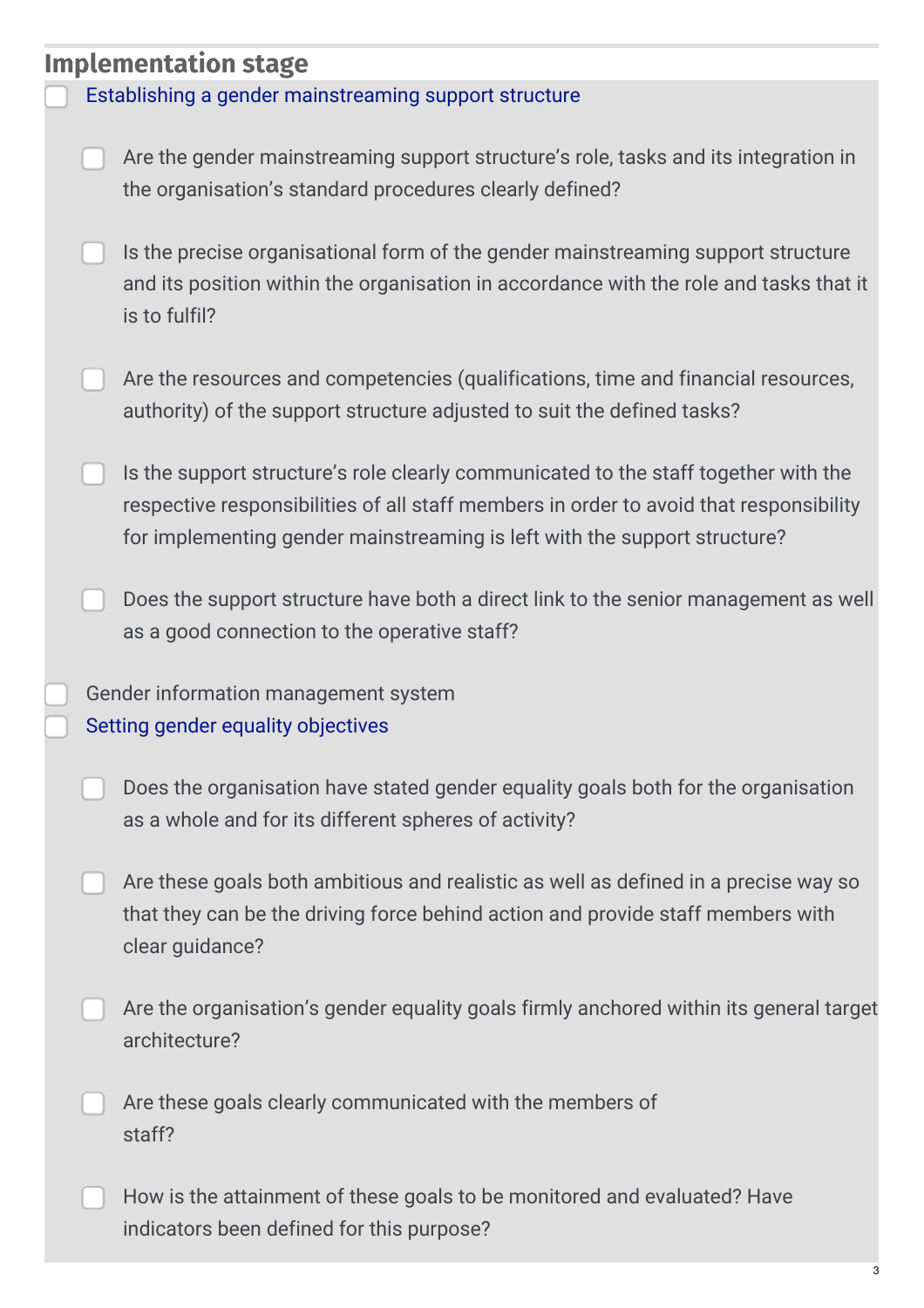- Are all staff members aware of the intended process of organisational change? Have they been informed about the planned activities, the reasons behind these and the aims of this process?
- Is transparency ensured during the entire process of introducing gender mainstreaming?
- Are both formal and informal channels used within the organisation to communicate the objectives and requirements of implementing gender mainstreaming?
- Is gender equality a visible part of the organisation's external identity and selfportrayal?
- Is the organisation's public relations work gender-sensitive in terms of language and illustrations? Are staff members who are responsible for public relations work trained in gender-sensitive language and avoiding gender stereotypes?

#### Introducing gender [mainstreaming](https://eige.europa.eu/gender-mainstreaming/tools-and-methods/gender-mainstreaming-and-institutional-transformation/step-8-introducing-gender-mainstreaming) methods and tools

- Does the organisation have gender mainstreaming methods and tools for all stages of routine procedures?
- Are the gender mainstreaming methods and tools custom-made and suitable with respect to the functionality and regular procedures of the organisation? Have the tools been tested and adapted?
- Are the gender mainstreaming tools being systematically and continuously applied?
- Do the staff members who are to apply the tools have the gender knowledge and methodological skills needed for the well-substantiated implementation of gender mainstreaming?

Developing gender equality [competence](https://eige.europa.eu/gender-mainstreaming/tools-and-methods/gender-mainstreaming-and-institutional-transformation/step-9-developing-gender-equality-competence)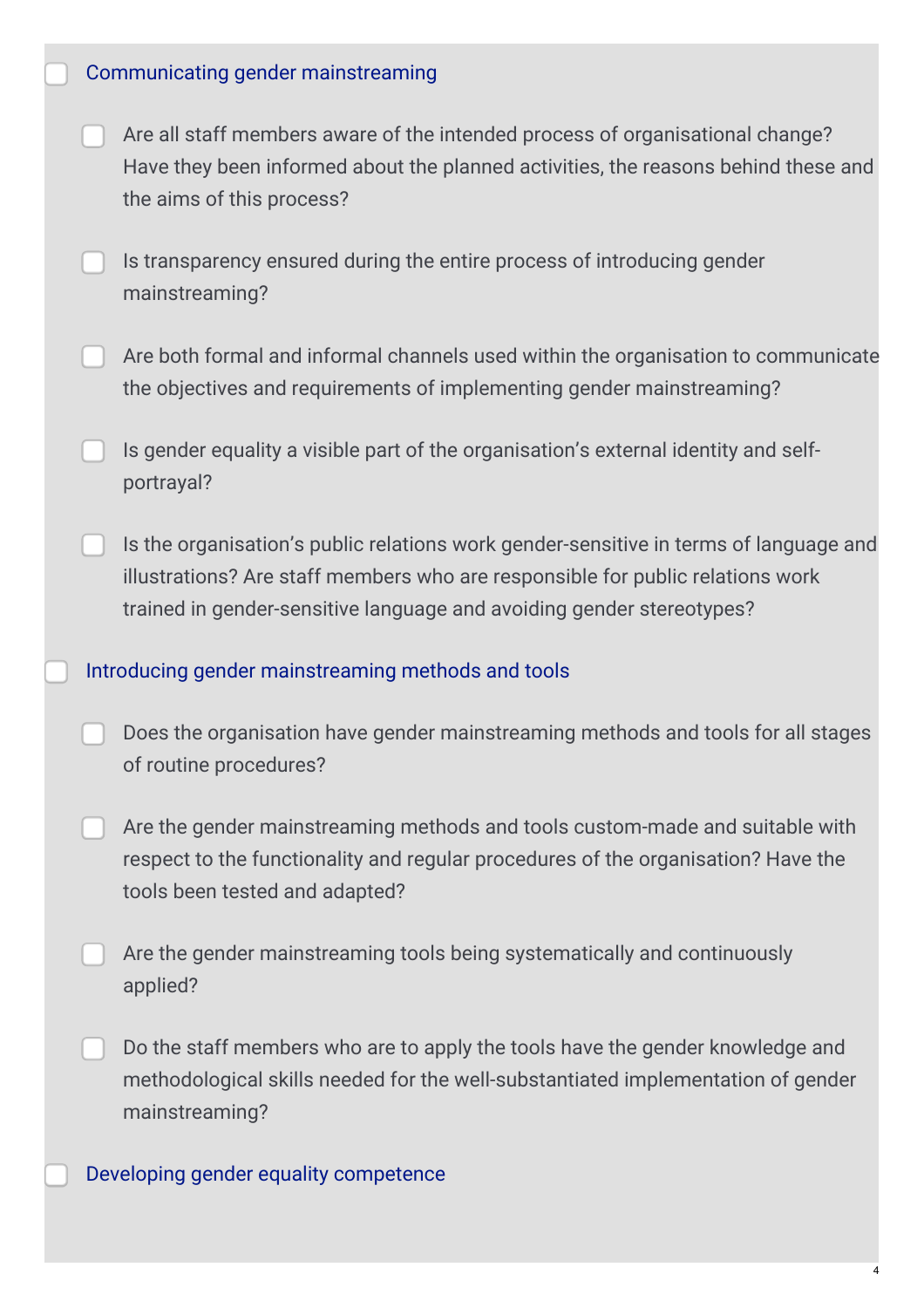|  | Are all staff members performing their respective tasks and following the rules of<br>procedures in order to effectively implement gender mainstreaming?                                      |
|--|-----------------------------------------------------------------------------------------------------------------------------------------------------------------------------------------------|
|  | Are the human resources management tools that are typically used within the<br>organisation also being used to strengthen commitment and create accountability<br>for gender mainstreaming?   |
|  | Do all staff members have the gender expertise and the methodological skills they<br>need to fulfil their responsibility for implementing gender mainstreaming?                               |
|  | Do all staff members have the gender expertise and the methodological skills they<br>need to fulfil their responsibility for implementing gender mainstreaming?                               |
|  | Are the activities for developing gender equality competence fully integrated into a<br>coherent gender mainstreaming strategy and are they approached in a systematic<br>manner?             |
|  | Establishing a gender information management system                                                                                                                                           |
|  | Is comprehensive yet tailor-made information on gender issues relevant to the<br>organisation's policy areas and fields of activity available and easily accessible for<br>all staff members? |
|  | Are relevant materials on gender issues provided in a clearly structured manner? Are<br>these materials actively distributed amongst staff members?                                           |
|  | Are all statistics that are produced or used by the organisation disaggregated by<br>sex and - where suitable - by further categories (e.g. age, ethnicity, disability etc.)?                 |
|  | Is the gender information management system supplemented and updated on a<br>regular basis?                                                                                                   |
|  | Launching gender equality action plans                                                                                                                                                        |
|  | Do all units of the organisation have gender equality action<br>plans?                                                                                                                        |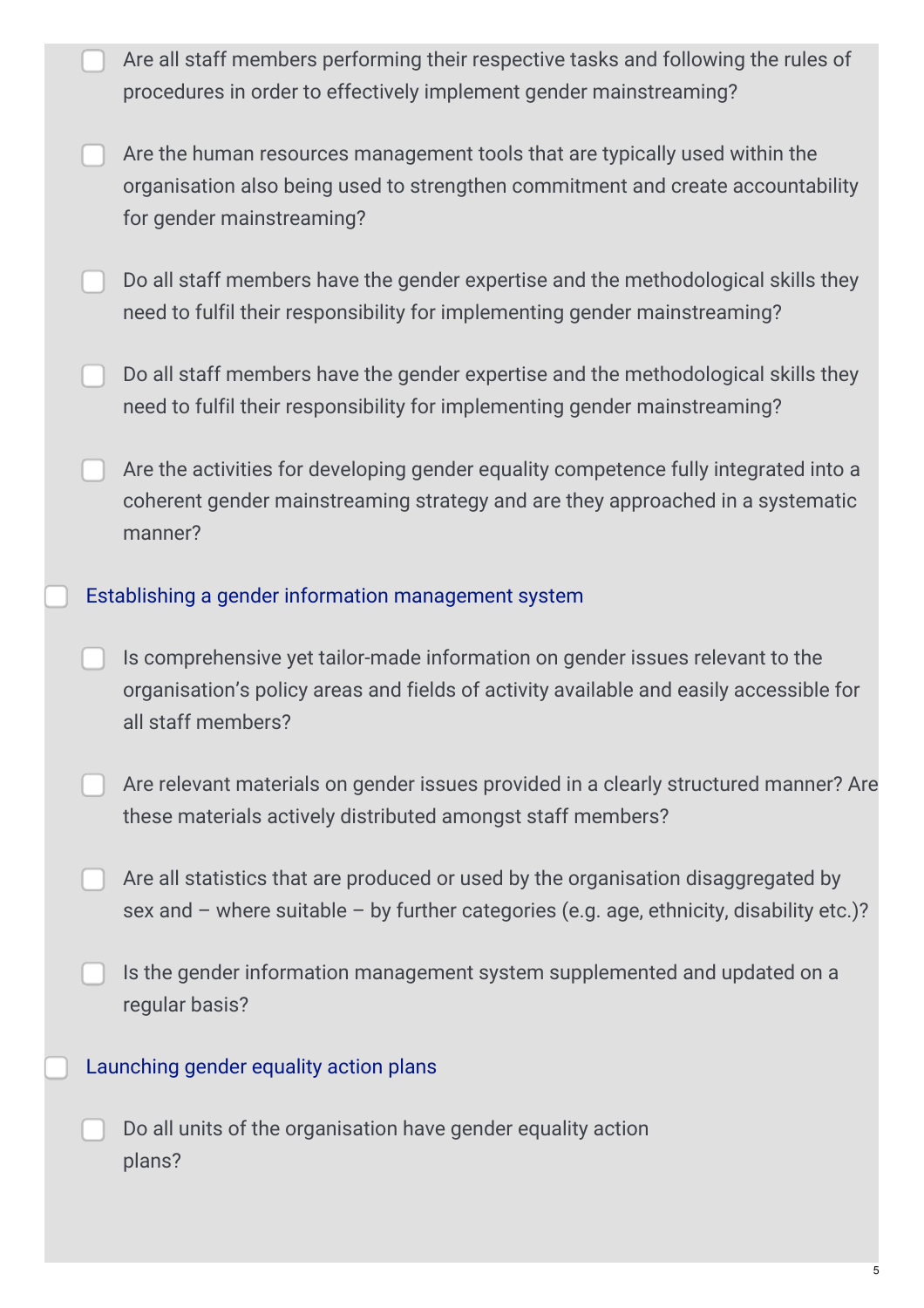|  | Do the gender equality action plans include a well-substantiated and comprehensive<br>gender analysis of the respective field of activity, defined gender equality objectives,<br>a clearly stated approach to addressing gender issues as well as indicators for<br>monitoring? |
|--|----------------------------------------------------------------------------------------------------------------------------------------------------------------------------------------------------------------------------------------------------------------------------------|
|  | Who is responsible for realising and monitoring the gender equality action<br>plans?                                                                                                                                                                                             |
|  | Is there a fixed date set for evaluating implementation and target<br>achievement?                                                                                                                                                                                               |
|  | Promoting equal opportunities within the organisation's<br>personnel                                                                                                                                                                                                             |
|  | Are measures being implemented to improve the gender-balance in staffing patterns<br>and to increase the representation of women in decision-making positions?                                                                                                                   |
|  | Have recruitment procedures and performance appraisal criteria been revised?<br>Have tools for job evaluation been introduced that are free from gender bias?                                                                                                                    |
|  | Is the organisation engaged in reconciling the balance of work and family life for its<br>staff members?                                                                                                                                                                         |
|  | Does the organisational culture provide a respectful and empowering atmosphere in<br>the workplace? Does the organisation have clear procedures for preventing and<br>dealing with sexual harassment in the workplace?                                                           |
|  | <b>Evaluation stage</b>                                                                                                                                                                                                                                                          |
|  | Monitoring and steering organisational<br>change                                                                                                                                                                                                                                 |
|  | How is the process of organisational change towards gender mainstreaming<br>steered and the progress made monitored?                                                                                                                                                             |
|  | Is the working plan updated on a regular<br>basis?                                                                                                                                                                                                                               |